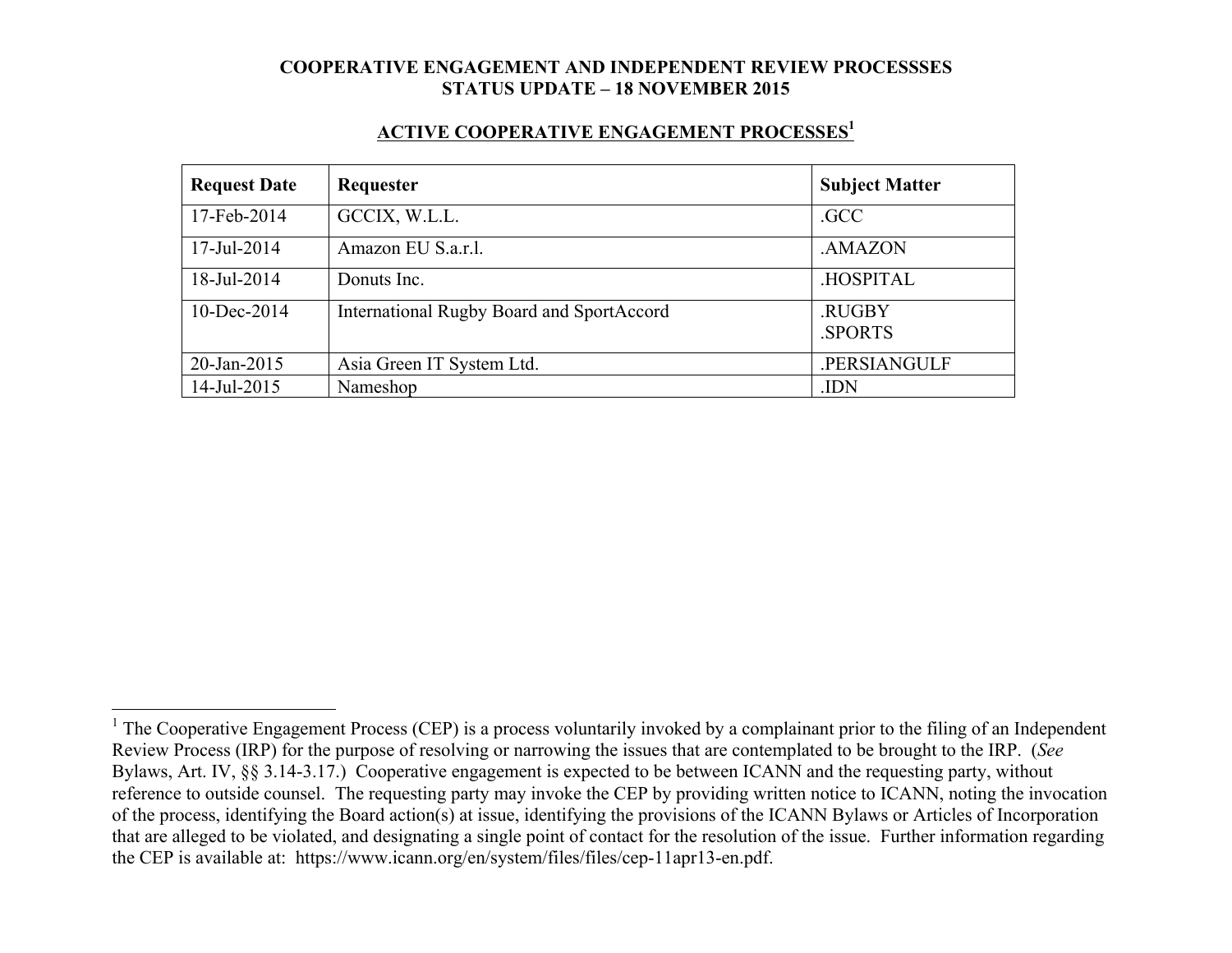### **RECENTLY CLOSED COOPERATIVE ENGAGEMENT PROCESSES**

| <b>Request Date</b> | Requester                                                  | <b>Subject Matter</b> | IRP Filing Deadline <sup>2</sup> |
|---------------------|------------------------------------------------------------|-----------------------|----------------------------------|
| 13-Mar-2015         | Top Level Design LLC, United TLD Holdco Ltd. t/a Rightside | .GAY                  | 28-Nov-2015                      |
|                     | Registry, Minds + Machines Group Limited                   |                       |                                  |
| $21$ -Feb-2014      | Asia Green IT System Ltd.                                  | .ISLAM                | $1 - Dec-2015$                   |
|                     |                                                            | .HALAL                |                                  |
| 22-Oct-2015         | $dot$ gay LLC – withdrawn                                  | .GAY                  | N/A                              |

2

<sup>&</sup>lt;sup>2</sup> The CEP process provides that "[i]f ICANN and the requester have not agreed to a resolution of the issues upon the conclusion of the cooperative engagement process, or if issues remain for a request for independent review, the requestor's time to file a request for independent review designated in the Bylaws shall be extended for each day of the cooperative engagement process, but in no event, absent mutual written agreement by the parties, shall the extension be for more than fourteen (14) days." (https://www.icann.org/en/system/files/files/cep-11apr13-en.pdf)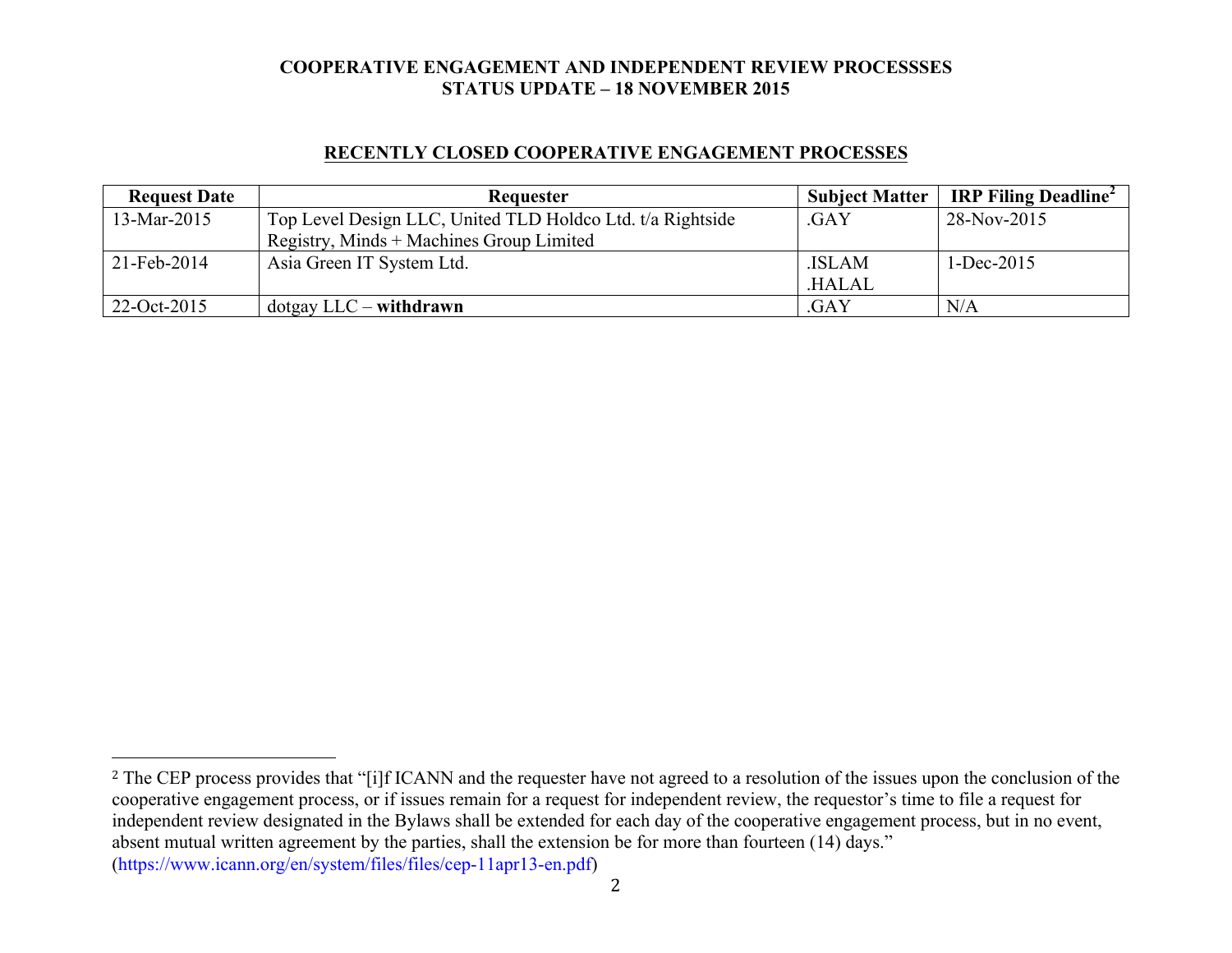### **ACTIVE INDEPENDENT REVIEW PROCESSES<sup>3</sup>**

| <b>Date</b><br><b>ICANN</b><br><b>Received</b><br><b>Notice of</b><br><b>IRP</b> | Date IRP<br><b>Commenced</b><br>by ICDR | Requester                                                                                                | <b>Subject Matter</b>     | <b>Status</b>                                                                                                                                                                                                                                              |
|----------------------------------------------------------------------------------|-----------------------------------------|----------------------------------------------------------------------------------------------------------|---------------------------|------------------------------------------------------------------------------------------------------------------------------------------------------------------------------------------------------------------------------------------------------------|
| 17-Jul-2014                                                                      | 24-Jul-2014                             | Merck KGaA<br>https://www.icann.org/resources/pa<br>ges/merck-v-icann-2014-07-22-en                      | .MERCK<br><b>MERCKMSD</b> | Panel Selection: Full Panel confirmed on 10 March<br>2015.<br>Materials: Written submissions, Declaration(s), and<br>Scheduling Orders are posted here.<br>Hearing(s): Panel determined that no final hearing<br>will be held; awaiting Final Declaration. |
| $21-Sept-2014$                                                                   | 22-Sept-2014                            | Dot Registry, LLC<br>https://www.icann.org/resources/pa<br>ges/dot-registry-v-icann-2014-09-<br>$25$ -en | .INC<br>.LLC<br>.LLP      | Panel Selection: Full Panel confirmed on 5<br>February 2015.<br>Materials: Written submissions, Declaration(s), and<br>Scheduling Orders are posted here.<br>Hearing(s): Hearing is scheduled for 1 February<br>2016.                                      |

3

 $3$  The Independent Review Process (IRP) is a process by which any person materially affected by a decision or action by the Board that he or she asserts is inconsistent with the Articles of Incorporation or Bylaws may submit a request for independent review of that decision or action. (*See* Bylaws, Art. IV, § 3.) In order to be materially affected, the person must suffer injury or harm that is directly and causally connected to the Board's alleged violation of the Bylaws or the Articles of Incorporation, and not as a result of third parties acting in line with the Board's action. Further information regarding the IRP is available at: https://www.icann.org/resources/pages/mechanisms-2014-03-20-en.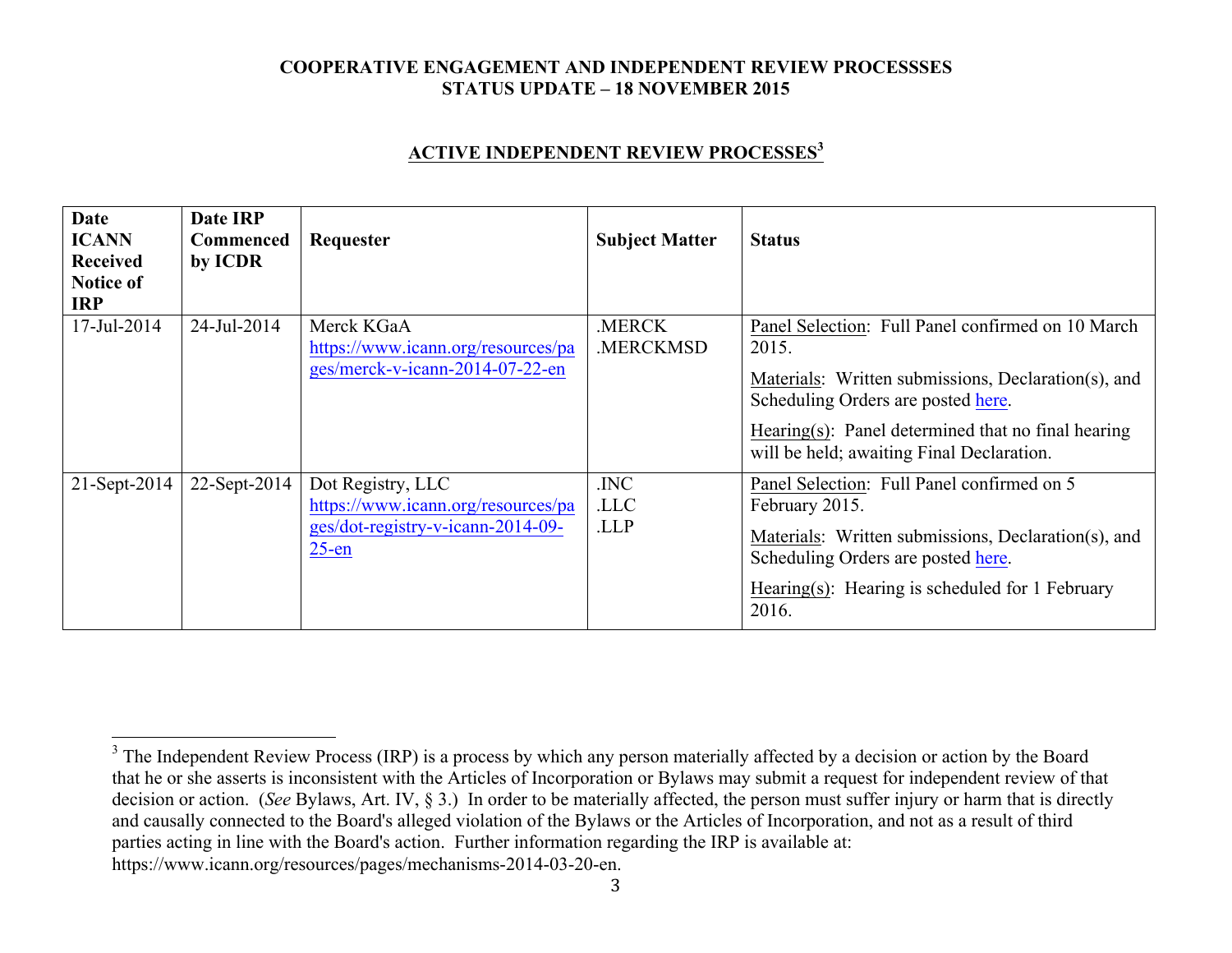| <b>Date</b><br><b>ICANN</b><br><b>Received</b><br><b>Notice of</b><br><b>IRP</b> | <b>Date IRP</b><br>Commenced<br>by ICDR | Requester                                                                                                                                                                                                                                                                                                            | <b>Subject Matter</b>                          | <b>Status</b>                                                                                                                                                                                                                                                                                                              |
|----------------------------------------------------------------------------------|-----------------------------------------|----------------------------------------------------------------------------------------------------------------------------------------------------------------------------------------------------------------------------------------------------------------------------------------------------------------------|------------------------------------------------|----------------------------------------------------------------------------------------------------------------------------------------------------------------------------------------------------------------------------------------------------------------------------------------------------------------------------|
| 8-Oct-2014                                                                       | 13-Oct-2014                             | Donuts Inc.<br>https://www.icann.org/resources/pa<br>ges/donuts-v-icann-2014-10-13-en                                                                                                                                                                                                                                | .RUGBY<br>.SPORTS                              | Panel Selection: Full Panel confirmed on 7 April<br>2015.<br>Materials: Written submissions, Declaration(s), and<br>Scheduling Orders are posted here.<br>Hearing(s): Hearing took place on 8 October 2015;<br>awaiting Final Declaration.                                                                                 |
| 5-Dec-2014                                                                       | 8-Dec-2014                              | <b>Gulf Cooperation Council</b><br>https://www.icann.org/resources/pa<br>ges/gcc-v-icann-2014-12-06-en                                                                                                                                                                                                               | .PERSIANGULF                                   | Panel Selection: Emergency Panelist appointed on<br>10 December 2014; the two parties have selected<br>Panelists; ICDR in the process of selecting the third<br>Panelist.<br>Materials: Written submissions, Declaration(s), and<br>Scheduling Orders are posted here.<br>Hearing(s): No hearings are currently scheduled. |
| 10-Mar-2015<br>(.HOTEL)<br>13-Mar-2015<br>(ECO)                                  | 12-Mar-2015                             | Despegar Online SRL; Donuts, Inc.<br>Spring McCook, LLC; Famous<br>Four Media Limited- dot Hotel<br>Limited; Fegistry, LLC; and Radix<br>FZC (.HOTEL) and Little Birch,<br>LLC and Minds + Machines Group<br>Limited (.ECO)<br>https://www.icann.org/resources/pa<br>ges/various-v-icann-eco-hotel-<br>2015-09-02-en | HOTEL, ECO<br>[consolidated on<br>12 May 2015] | Panel Selection: Full Panel confirmed on 30 July<br>2015.<br>Materials: Written submissions, Declaration(s),<br>and Scheduling Orders are posted here.<br>Hearing $(s)$ : Final hearing scheduled for 23<br>November 2015.                                                                                                 |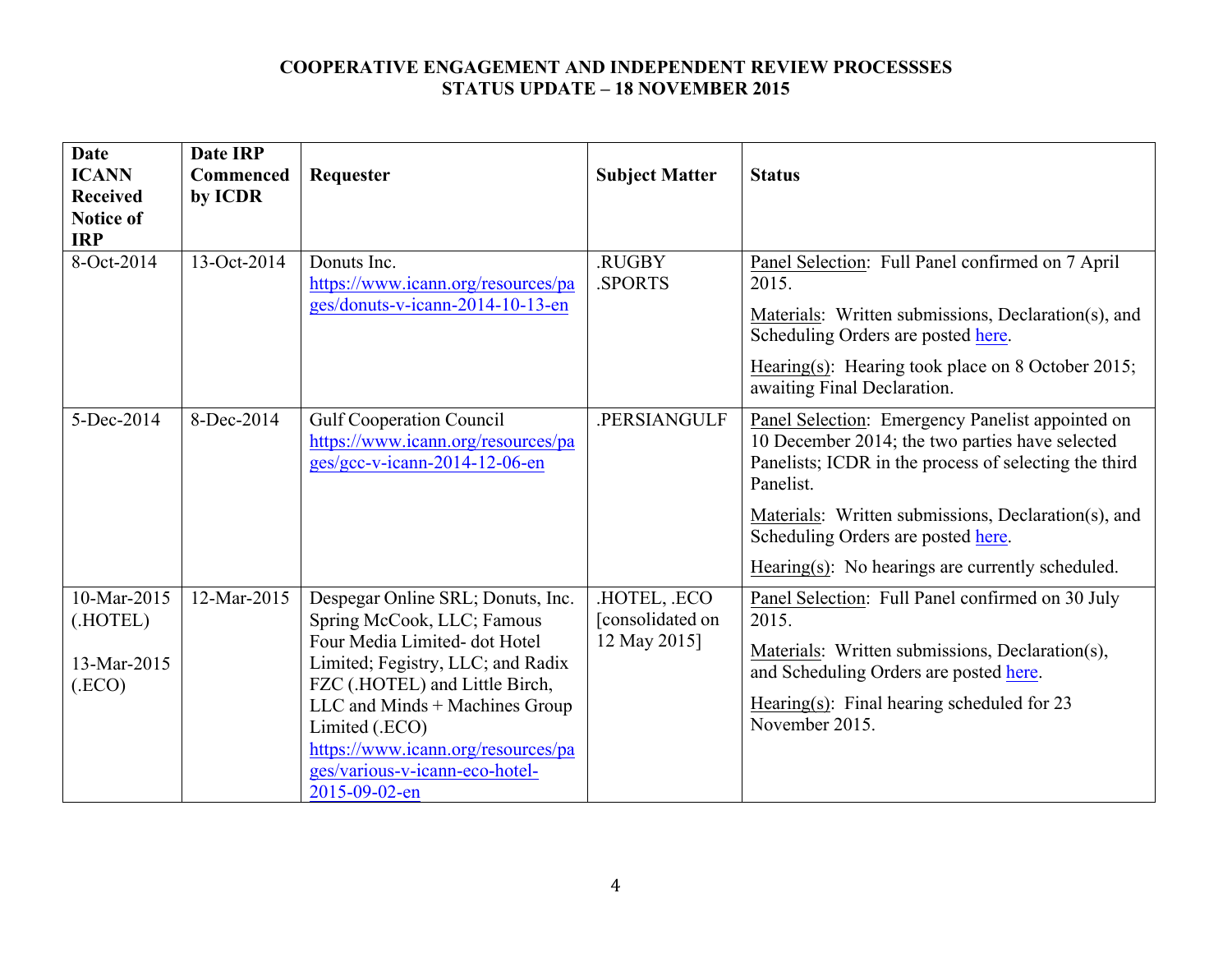| <b>Date</b><br><b>ICANN</b><br><b>Received</b><br><b>Notice of</b><br><b>IRP</b> | <b>Date IRP</b><br><b>Commenced</b><br>by ICDR | Requester                                                                                                                                        | <b>Subject Matter</b> | <b>Status</b>                                                                                                                                                                                                                                                                      |
|----------------------------------------------------------------------------------|------------------------------------------------|--------------------------------------------------------------------------------------------------------------------------------------------------|-----------------------|------------------------------------------------------------------------------------------------------------------------------------------------------------------------------------------------------------------------------------------------------------------------------------|
| 19-Mar-2015                                                                      | 24-Mar-2015                                    | Dot Sport Limited<br>https://www.icann.org/resources/pa<br>ges/dot-sport-v-icann-2015-03-27-<br>en                                               | SPORT.                | Panel Selection: Full Panel confirmed on 3<br>September 2015.<br>Materials: Written submissions, Declaration(s),<br>and Scheduling Orders are posted here.                                                                                                                         |
|                                                                                  |                                                |                                                                                                                                                  |                       | Hearing(s): Administrative hearing took place on $28$<br>September 2015; Final hearing scheduled for 17<br>February 2016.                                                                                                                                                          |
| 24-Mar-2015                                                                      | 7-Apr-2015                                     | Corn Lake, LLC<br>https://www.icann.org/resources/pa<br>ges/corn-lake-v-icann-2015-04-07-<br>en                                                  | <b>CHARITY</b>        | Panel Selection: Full Panel confirmed on 17<br>September 2015.<br>Materials: Written submissions, Declaration(s),<br>and Scheduling Orders are posted here.<br>Hearing(s): Preliminary hearing took place on $3$<br>November 2015; Final hearing scheduled for 13<br>January 2016. |
| 30-Sep-2015                                                                      | 5-Oct-2015                                     | Afilias Limited, BRS Media, Inc.,<br>Tin Dale, LLC<br>https://www.icann.org/resources/pa<br>ges/afilias-brs-tin-llc-v-icann-2015-<br>$10-12$ -en | RADIO.                | Panel Selection: IRP filed on 5 October 2015; no<br>Panelists have been selected.<br>Materials: Written submissions, Declaration(s),<br>and Scheduling Orders are posted here.<br>Hearing(s): No hearings are currently scheduled.                                                 |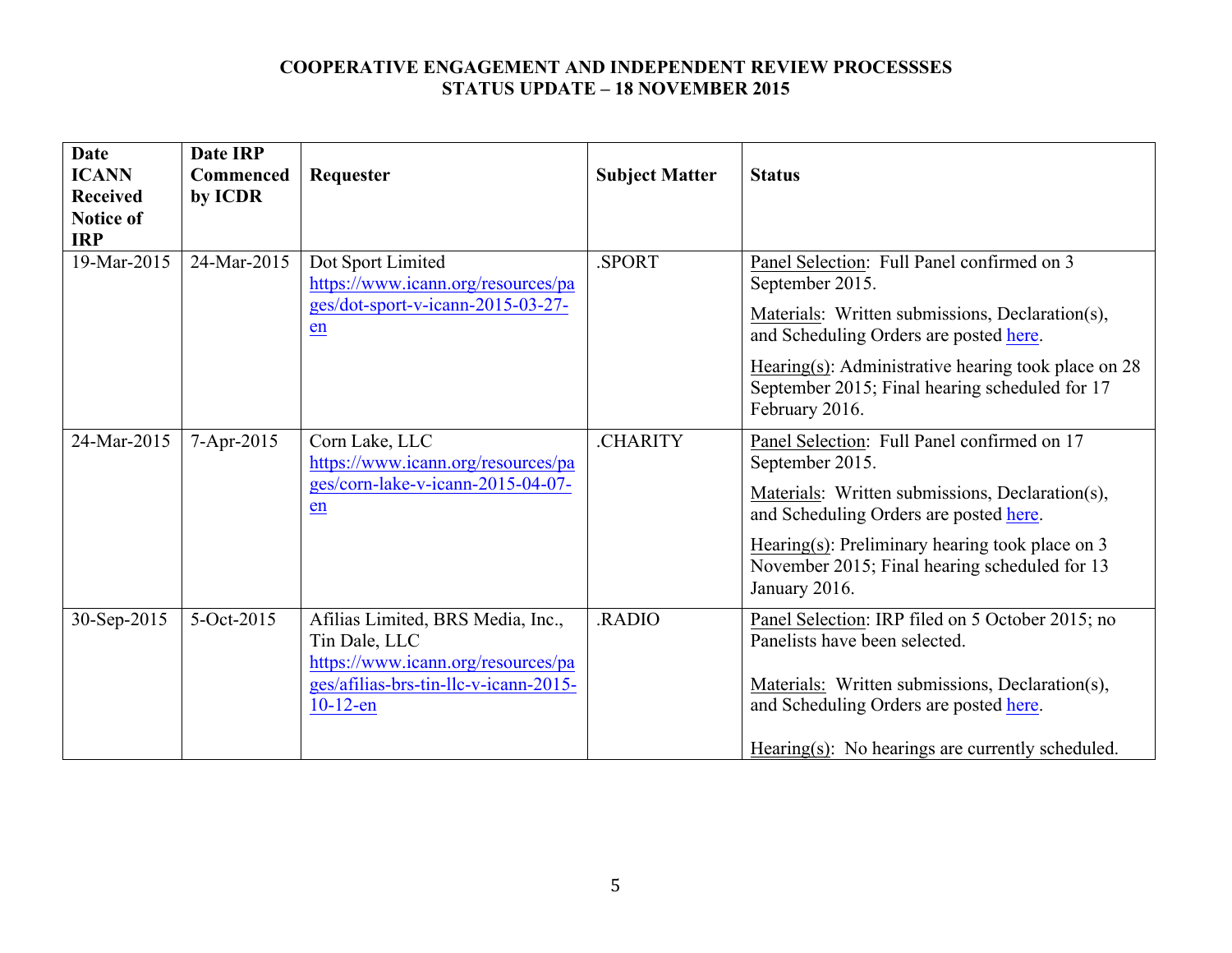| <b>Date</b><br><b>ICANN</b><br><b>Received</b><br><b>Notice of</b><br><b>IRP</b> | Date IRP<br><b>Commenced</b><br>by ICDR | Requester  | <b>Subject Matter</b> | <b>Status</b>                                                                                                                                                                                                                                                                                       |
|----------------------------------------------------------------------------------|-----------------------------------------|------------|-----------------------|-----------------------------------------------------------------------------------------------------------------------------------------------------------------------------------------------------------------------------------------------------------------------------------------------------|
| 22-Oct-2015                                                                      |                                         | dotgay LLC | .GAY                  | Panel Selection: IRP has not commenced; notice of<br>IRP commencement has not been issued by ICDR.<br>Materials: IRP has not commenced; notice of IRP<br>commencement has not been issued by ICDR.<br>Hearing(s): IRP has not commenced; notice of IRP<br>commencement has not been issued by ICDR. |